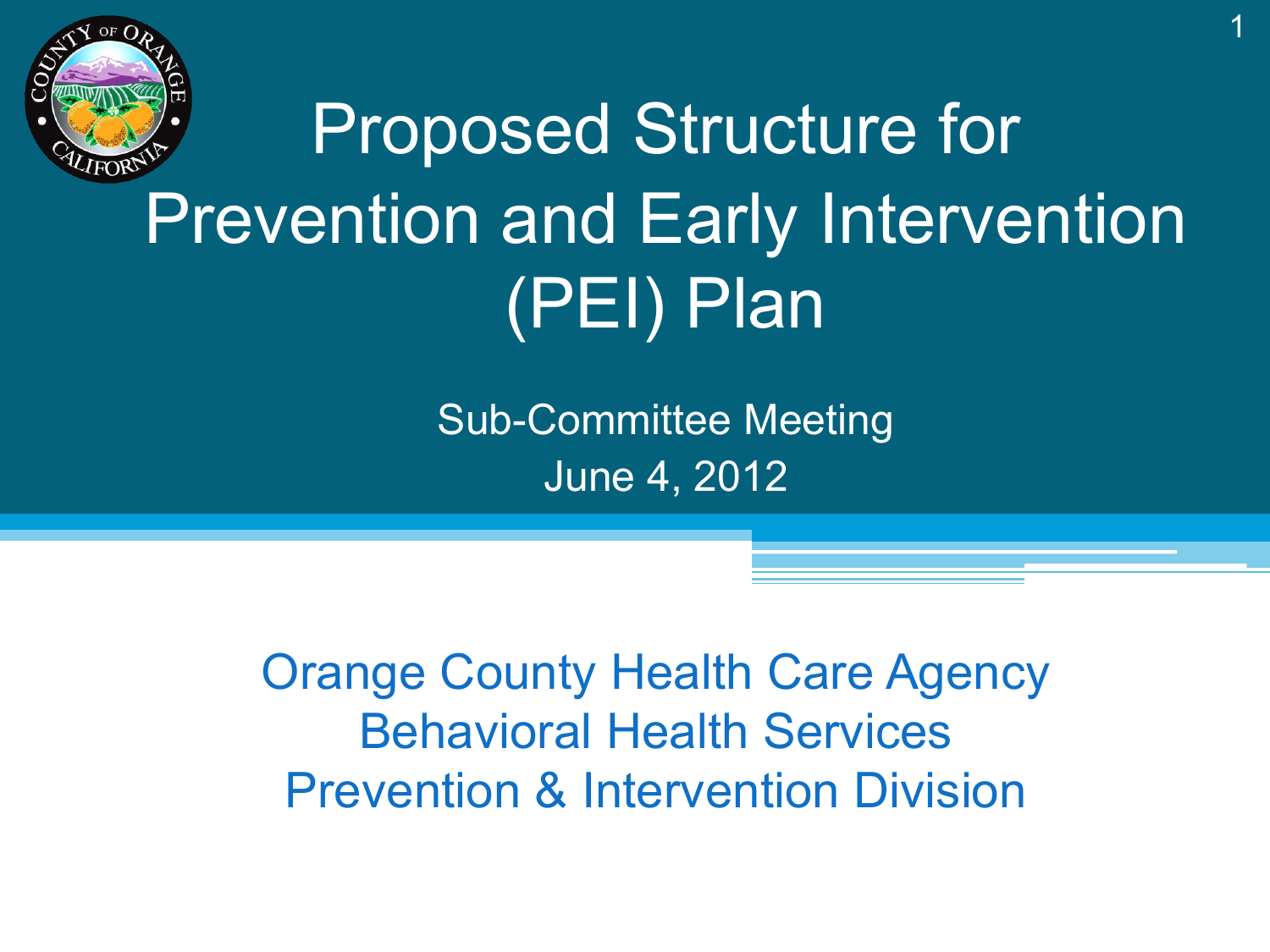## Background Information

- The PEI plan was approved in April 2009
- No significant programmatic changes to the plan have been made
- In need of a current and revised plan

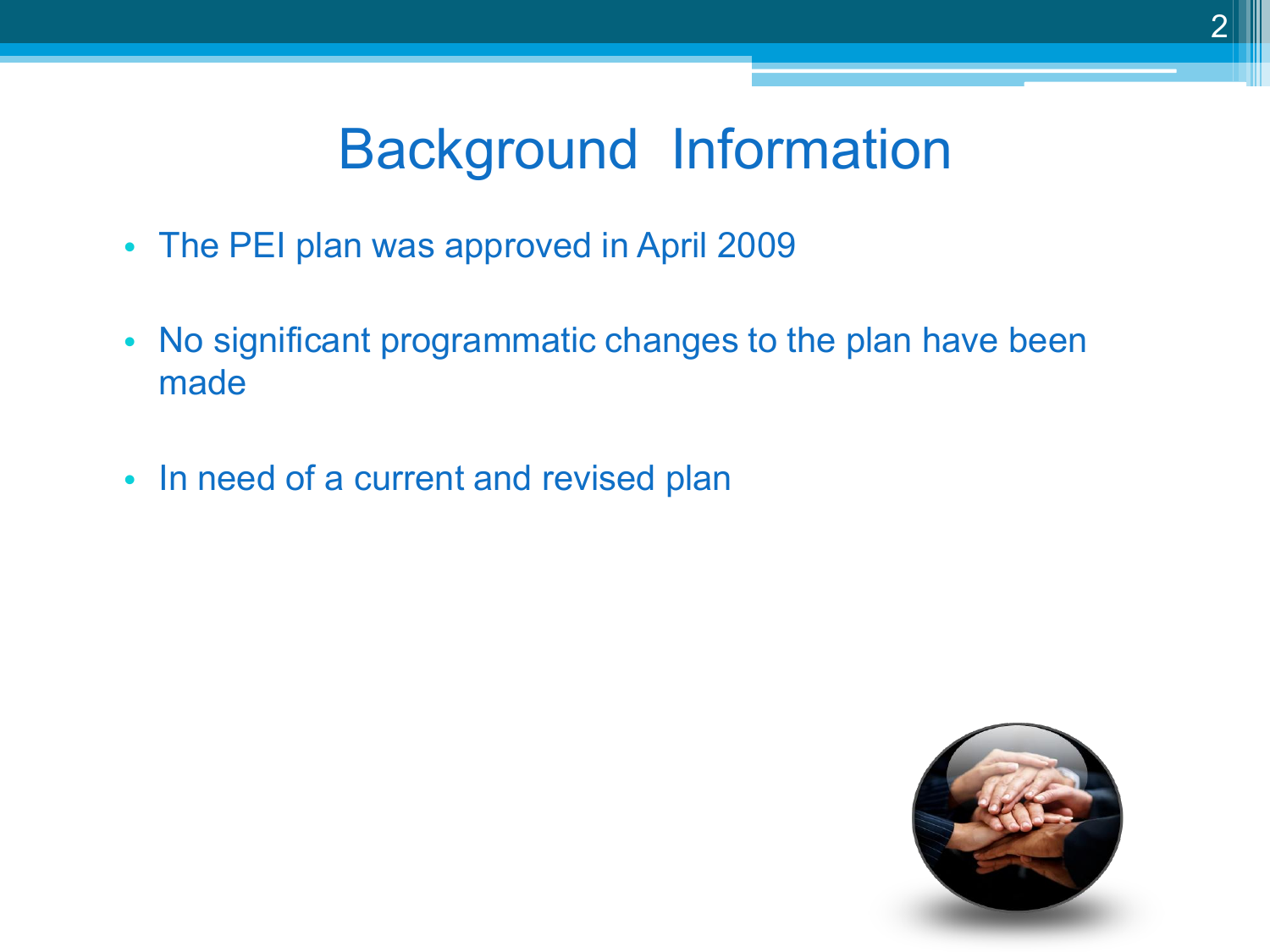## Reasons for Proposing a Plan Revision

- Overlap or duplications of programs/services
- There is inconsistency in the grouping of the 8 projects: ◊ Some are based on target population ◊ Some are structured on the type of PEI programs ◊ Some are based on location of services
- Lack of community response/interest
- Limitation with using brand names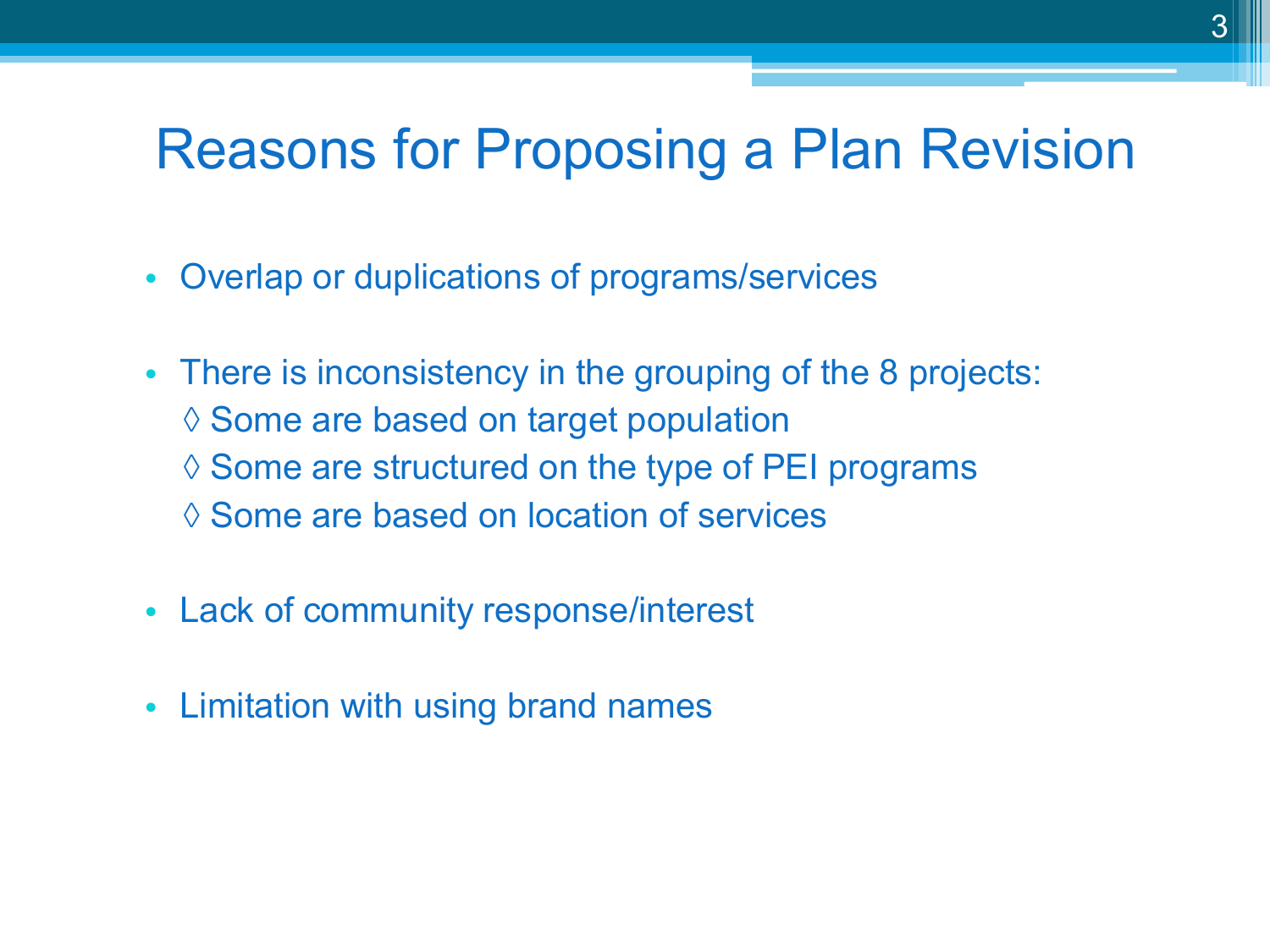#### Proposed Solutions and Goals

- Simplify the current PEI plan
- Streamline the projects and programs
- Maintain the integrity of the original plan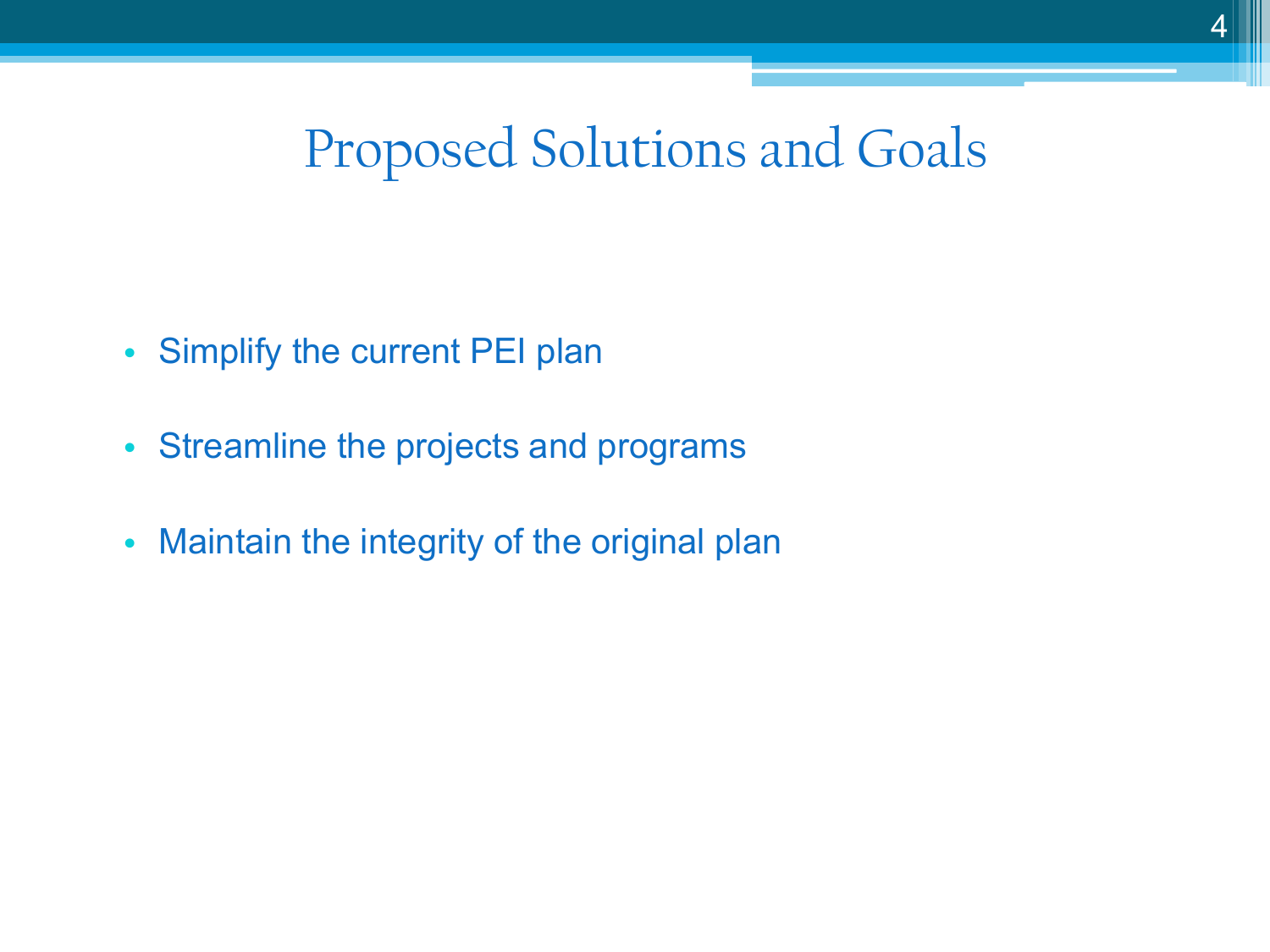## Evaluation Process

• In an effort to address the program overlap with the current PEI plan, a careful evaluation process took place

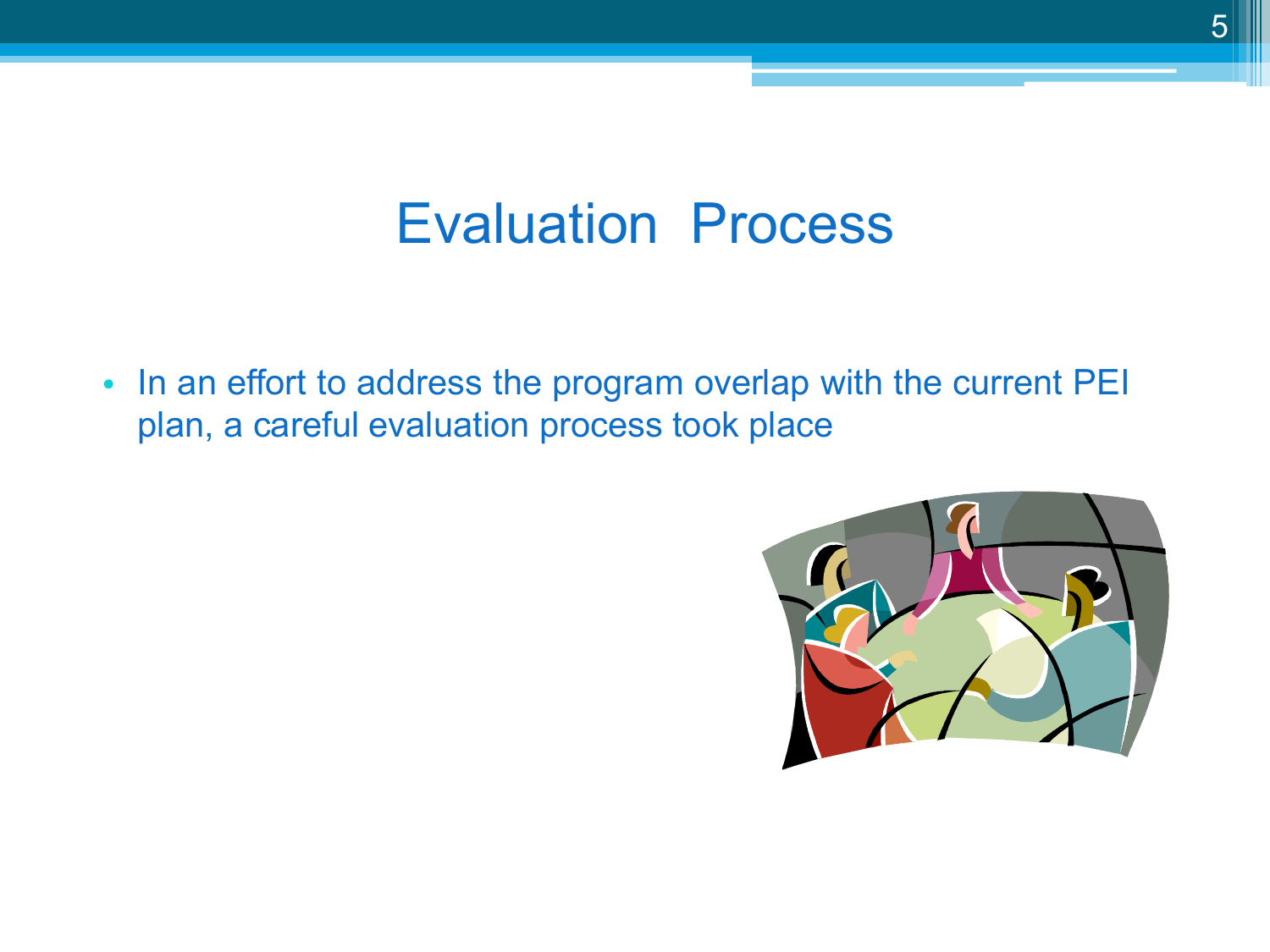## Rationale for Proposed Changes

- Merging similar services into fewer, more focused projects and programs allows for:
	- $\checkmark$  Consolidation of resources/overlapping services
	- $\checkmark$  Broader scope of service
	- $\checkmark$  Improved program efficiency and coordination of services
	- $\checkmark$  Application of lessons learned
	- $\checkmark$  Reassessing the training needs of the community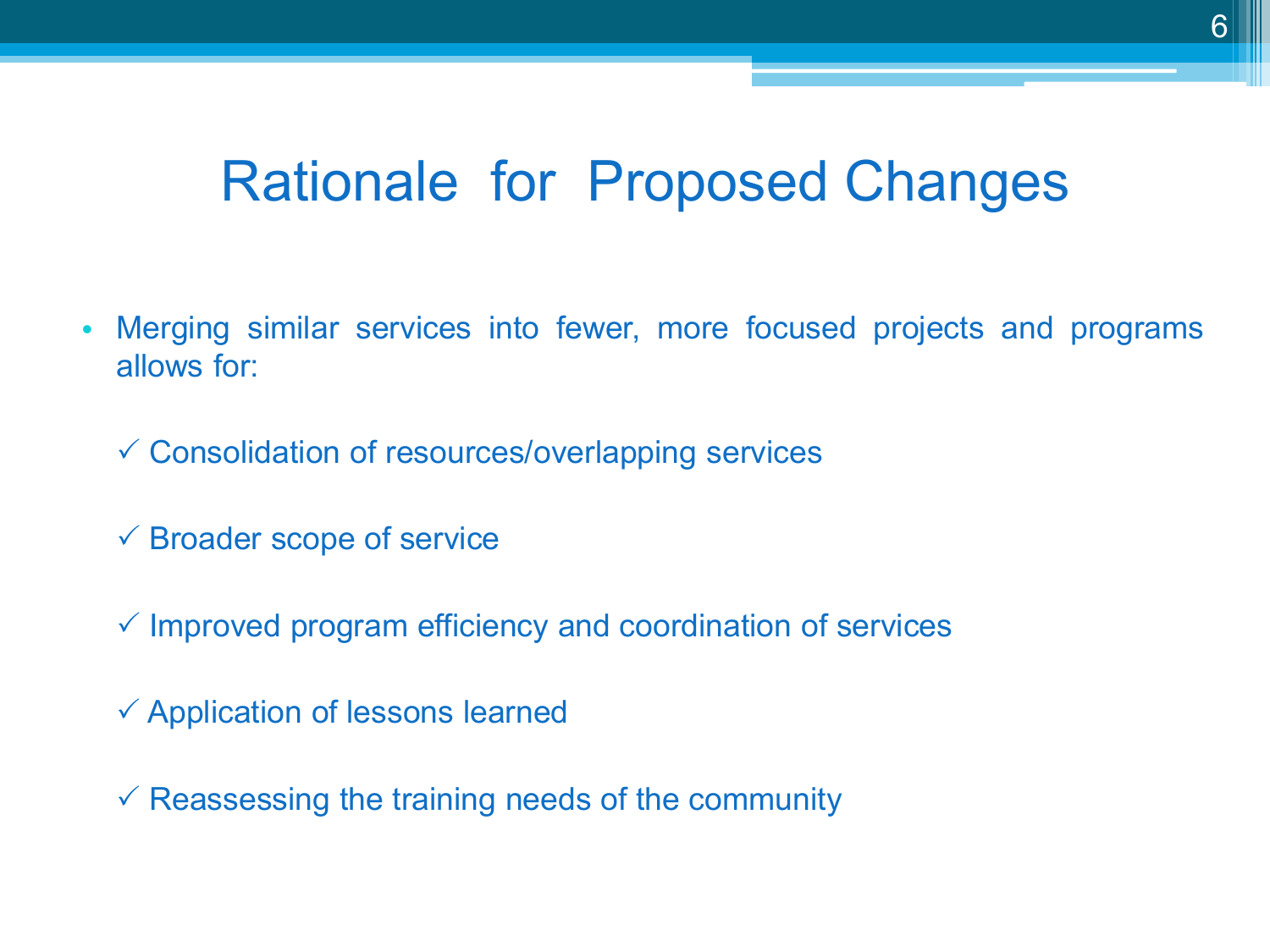## Original 8 PEI Projects and 33 Programs

| <b>Early</b><br><b>Intervention</b><br>(EI)                                                 | <b>School-</b><br>based<br><b>Services</b>                                 | <b>Outreach</b><br>and<br><b>Engagement</b> | <b>Parent</b><br><b>Education &amp;</b><br><b>Support</b> | <b>Prevention</b><br><b>Services</b>                                                                  | <b>Screening</b><br>and<br><b>Assessment</b>                                                    | <b>Crisis and</b><br><b>Referral</b>                                      | <b>Training</b><br><b>Services</b>                                              |
|---------------------------------------------------------------------------------------------|----------------------------------------------------------------------------|---------------------------------------------|-----------------------------------------------------------|-------------------------------------------------------------------------------------------------------|-------------------------------------------------------------------------------------------------|---------------------------------------------------------------------------|---------------------------------------------------------------------------------|
| <b>El Services</b><br>for Stressed<br><b>Families</b>                                       | School-based<br><b>MH</b> services                                         | <b>Information</b><br>and Referral          | <b>Positive</b><br>Parenting<br>Program                   | <b>Mental Health</b><br><b>Consultants</b>                                                            | Providing<br><b>Assessment</b><br><b>Tools and</b><br><b>Training</b>                           | <b>Crisis</b><br><b>Prevention</b><br><b>Hotline/Warm</b><br><b>Lines</b> | <b>Training and</b><br><b>Technical</b><br><b>Assistance</b>                    |
| <b>First Onset</b><br><b>Services and</b><br><b>Supports</b>                                | <b>Positive</b><br><b>Behavioral</b><br><b>Interventions</b><br>& Supports | Outreach and<br>Engagement                  | Parent<br>Empowerment<br>Program                          | Children of<br><b>Parents with</b><br>S/U or Mental<br><b>Illness</b>                                 | Integration of<br>Professional<br><b>Assessor into</b><br><b>Established</b><br><b>Programs</b> | <b>Crisis</b><br><b>Intervention</b><br><b>Network</b>                    | <b>Child</b><br><b>Development</b><br><b>Training</b>                           |
| Socialization<br>Program for<br><b>Isolated</b><br><b>Adults and</b><br><b>Older Adults</b> | School-based<br><b>Violence</b><br><b>Prevention</b><br><b>Education</b>   |                                             | <b>Parent Training</b><br>Program                         | <b>Services for</b><br>Parents &<br>Siblings in<br><b>Juvenile</b><br><b>Justice</b><br><b>System</b> | <b>Mobile</b><br><b>Assessment</b><br><b>Team</b>                                               | Law<br><b>Enforcement</b><br><b>Partnership</b>                           | <b>Training in</b><br><b>Physical</b><br><b>Fitness and</b><br><b>Nutrition</b> |
| <b>Peer Mentors</b><br>for Youth                                                            | <b>School</b><br><b>Readiness</b><br>Program<br><b>Expansion</b>           |                                             | Promotora<br>Program                                      | Youth<br><b>Development</b><br>and<br><b>Resiliency</b>                                               |                                                                                                 | <b>Survivor</b><br><b>Support</b><br><b>Services</b>                      | <b>Stress</b><br><b>Management</b><br>for Caregivers                            |
| Peer-led<br><b>Support</b><br><b>Groups</b>                                                 |                                                                            |                                             | <b>Family to</b><br><b>Family Program</b>                 | <b>Transition</b><br><b>Services</b>                                                                  |                                                                                                 |                                                                           | Community-<br>based Stigma<br><b>Reduction</b><br><b>Training</b>               |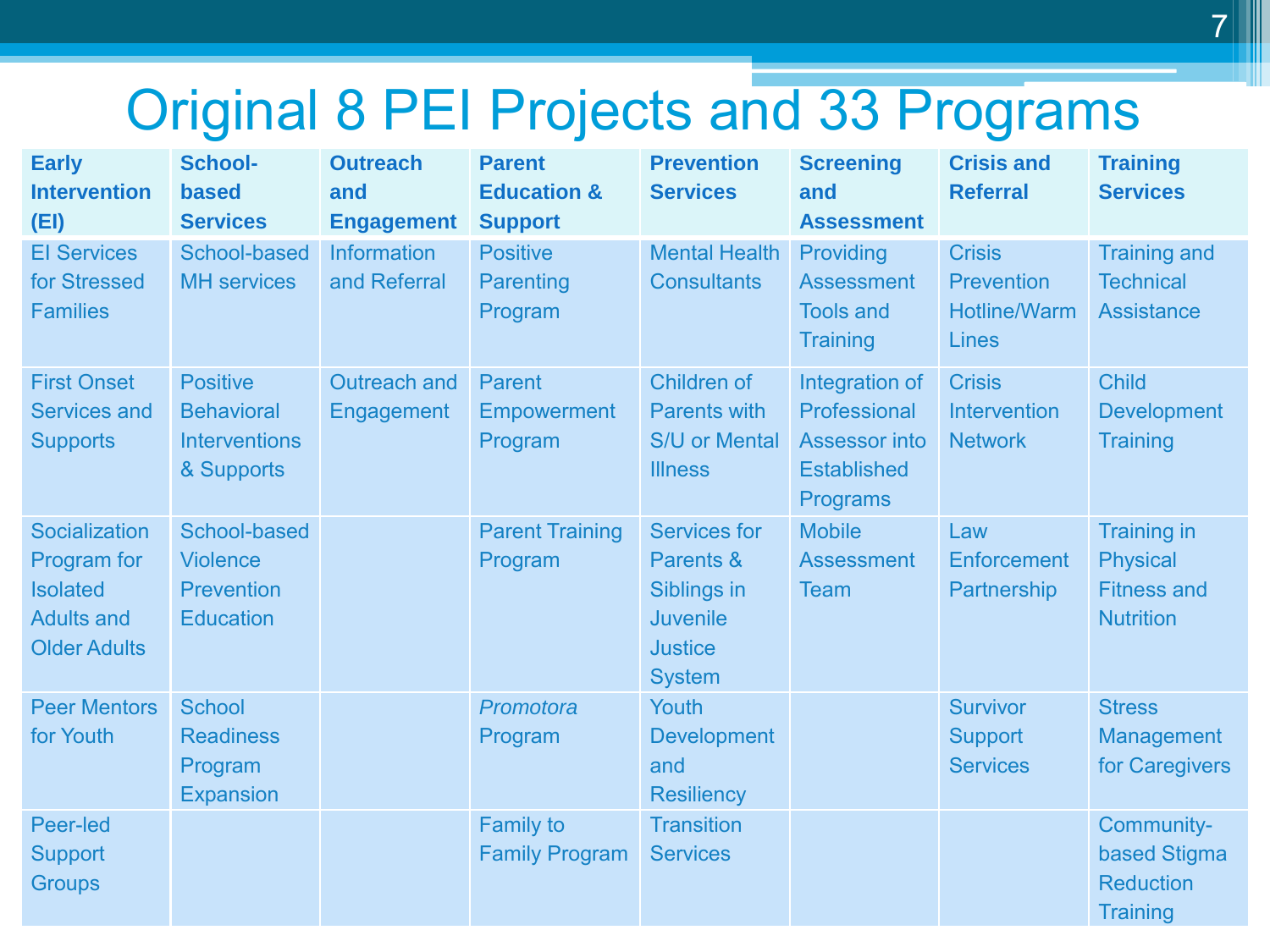

8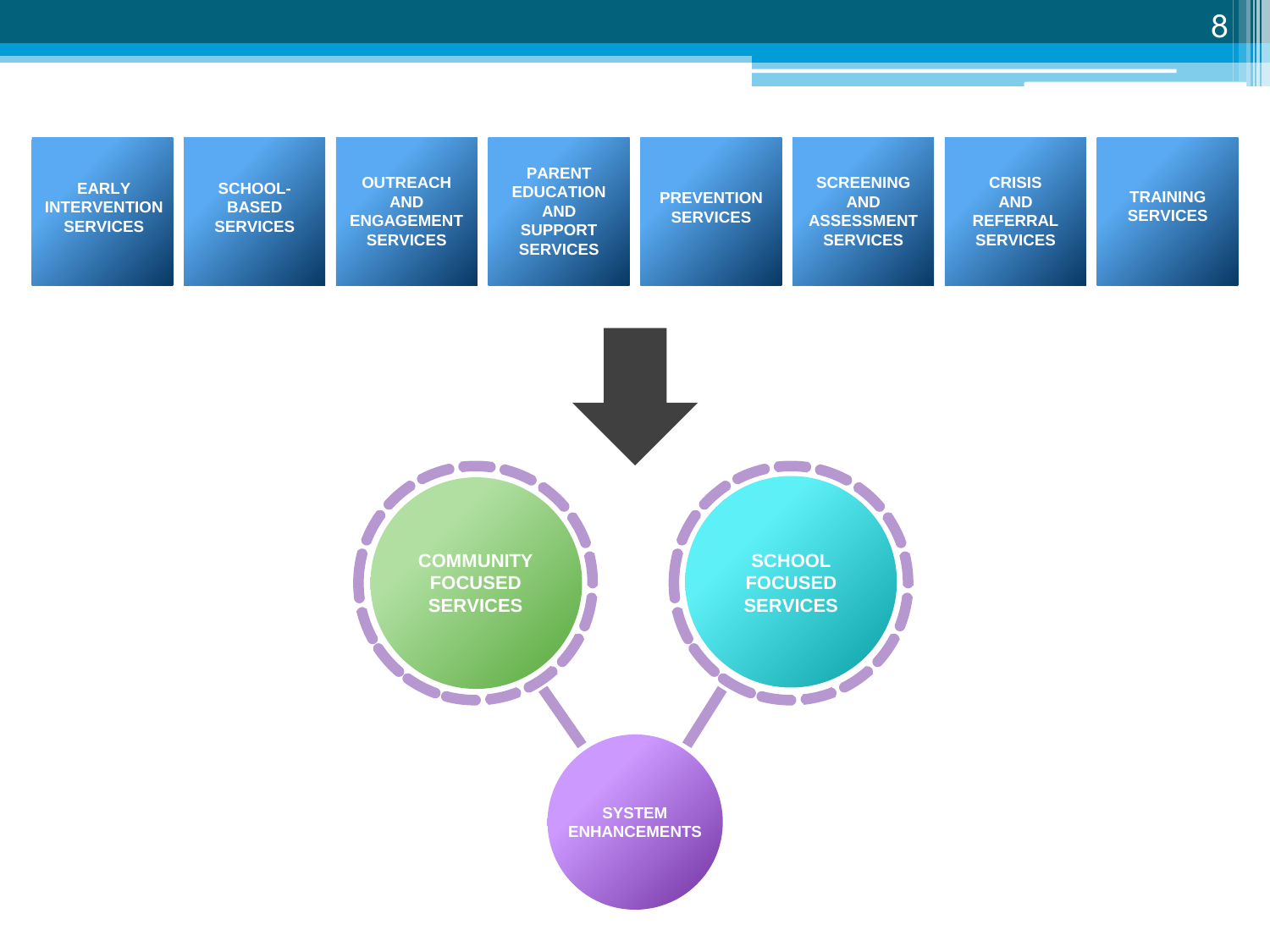## Proposed Program Structure

| <b>Community Focused</b>                                                           |                                                                       |                                                               |                                                                                                                   | <b>School Focused</b>                                          | <b>System</b><br><b>Enhancements</b>                            |                                                                         |
|------------------------------------------------------------------------------------|-----------------------------------------------------------------------|---------------------------------------------------------------|-------------------------------------------------------------------------------------------------------------------|----------------------------------------------------------------|-----------------------------------------------------------------|-------------------------------------------------------------------------|
| Early<br>Intervention<br><b>Services for</b><br><b>Stressed</b><br><b>Families</b> | <b>First Onset of</b><br><b>Psychiatric</b><br><b>Illness Program</b> | <b>Orange County</b><br><b>Post Partum</b><br><b>Wellness</b> | Socialization<br>Program for<br><b>Isolated Adults</b><br>& Older Adults                                          | <b>School-Based</b><br><b>Mental Health</b><br><b>Services</b> | <b>Behavioral Health</b><br>Interventions and<br><b>Support</b> | <b>Information &amp; Referral</b><br><b>Services</b>                    |
| Parent<br><b>Education and</b><br>Support<br><b>Services</b>                       | <b>Behavioral</b><br><b>Health</b><br>Response<br><b>Services</b>     | Children's<br>Support and<br>Parenting<br>Program             | <b>PEI Services</b><br>for Parents and<br>Siblings of<br>Youth in the<br><b>Juvenile Justice</b><br><b>System</b> | <b>College Veterans'</b><br>Programs                           | <b>Transition</b><br><b>Services</b>                            | <b>Training Administrative</b><br><b>Services Organization</b><br>(ASO) |
| <b>PEI Outreach</b><br>and<br>Engagement<br><b>Services</b>                        | <b>Crisis</b><br><b>Prevention</b><br><b>Hotline</b>                  | <b>Warm Line</b>                                              | <b>Survivor</b><br>Support<br><b>Services</b>                                                                     | Violence<br><b>Prevention</b>                                  | <b>School Readiness</b><br>Program                              | <b>Physical Fitness and</b><br><b>Nutrition Services</b>                |
| <b>Veterans' Court</b>                                                             |                                                                       |                                                               |                                                                                                                   |                                                                |                                                                 | <b>Community-Based</b><br><b>Stigma Reduction</b><br>Training           |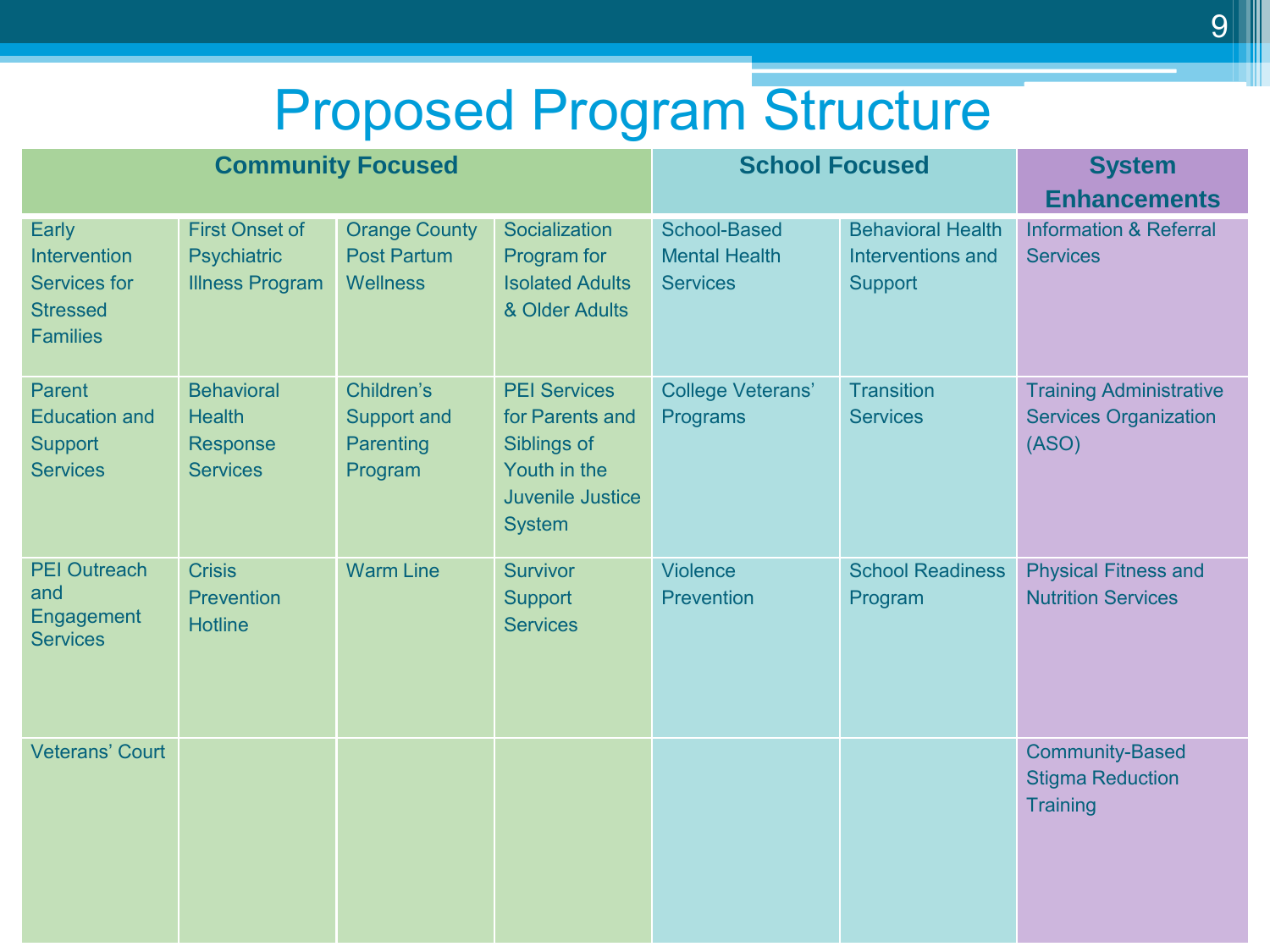#### Next Steps/ Time Line

- Once a consensus is achieved today, then:
	- Budget review- August 2012 Sub-Committee
	- □ Vote on repackaged PEI Plan- October 2012 Sub-Committee
	- □ Sub-Committee takes it to MHSA Steering Committee for approval-November 2012
	- □ Post for 30 days-November, December 2012
	- □ Public hearing-December 2012
	- □ Submit to the BOS for approval-January 2013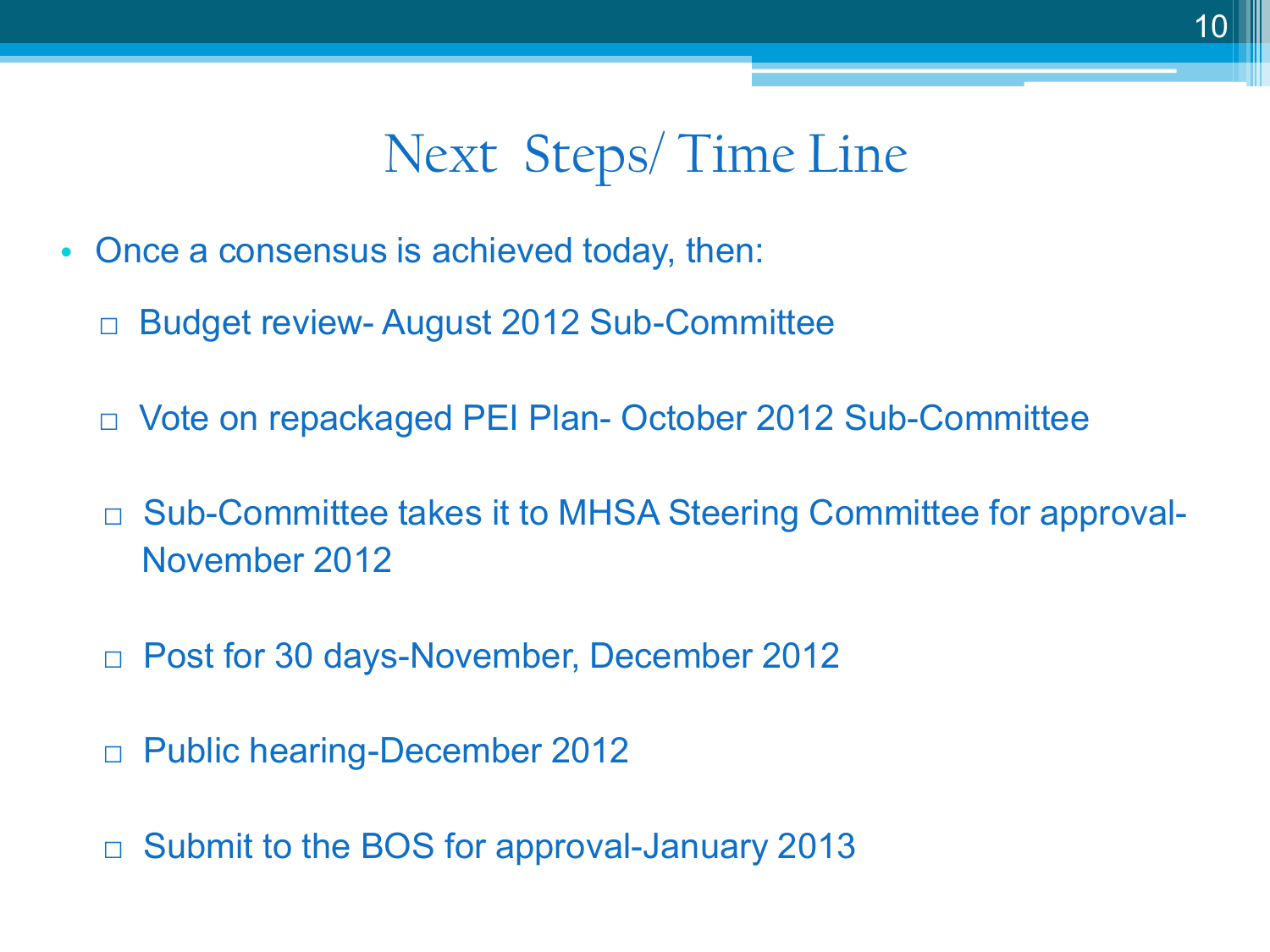

# Proposed Structure for Prevention and Early Intervention (PEI) Plan

Sub-Committee Meeting June 4, 2012

# Q & A

For further inquiries, please write to [MHSAPrevention@ochca.com](mailto:MHSAPrevention@ochca.com)